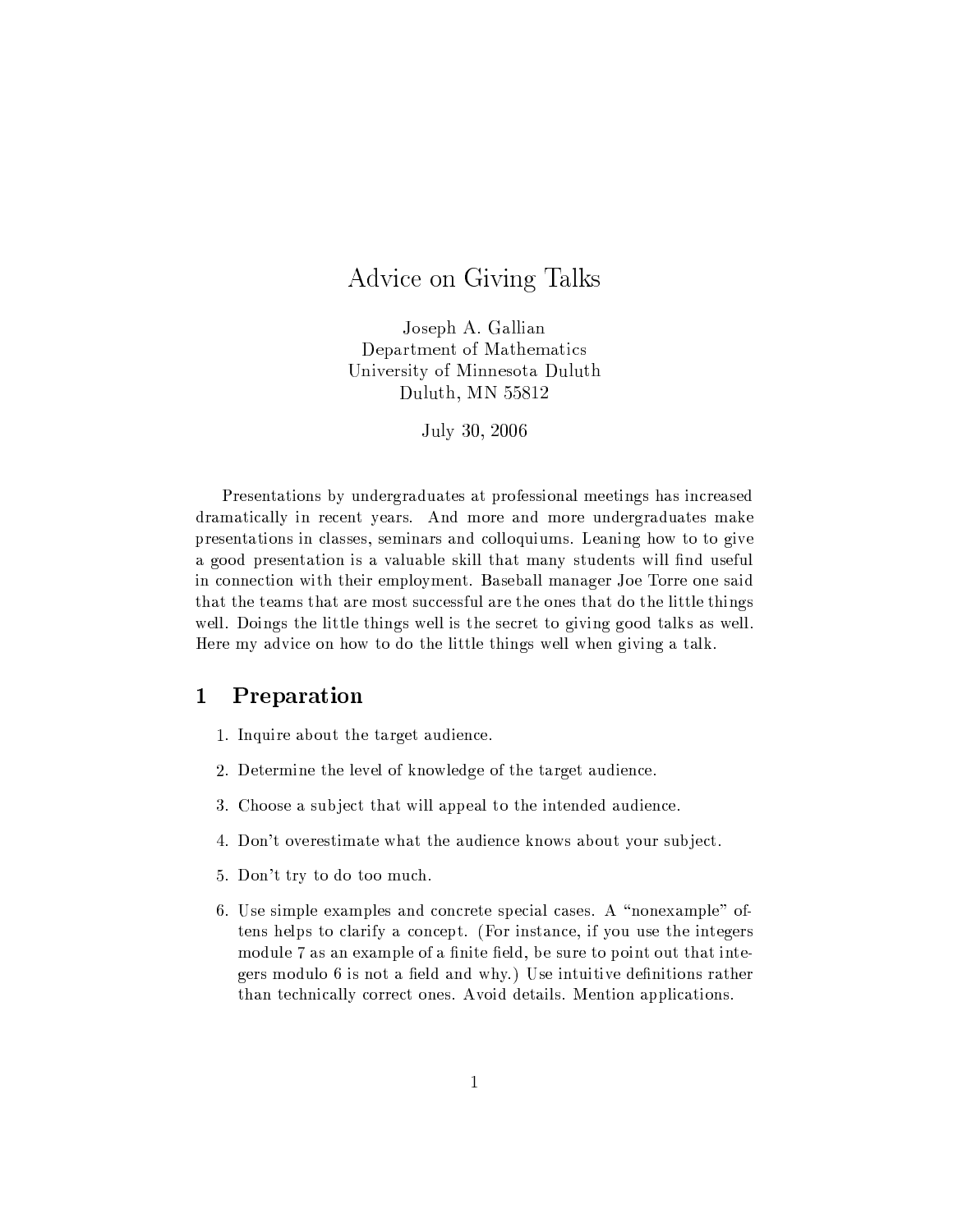- 7. Choose a title that is short and informative. (Cute titles are usually poor titles.) "On a Theorem of Hilbert" is too vague. "On Hilbert's Basis Theorem" is short and informative. In your abstract, indicate the level of the talk. (Examples: "This talk is intended for a general audience"; "This talk is suitable for those who have had linear algebra"; "This talk is suitable for those who have had real analysis."
- 8. Keep technical terms and unfamiliar symbols to a minimum. When you do use them remind your audience of their meaning from time to time.
- 9. When possible, relate your topic to other fields.
- 10. Provide a context for your talk. Explain how you got interested in the subject. Mention others who have worked on subject of your talk.
- 11. Use transparencies. A chalk board talk comes across as slow moving. Make the transparencies up well in advance and number them.
- 12. Use multicolors in preparing your transparencies. Blue, green, red and purple show up best. Avoid orange and brown. Use permanent ink (water soluble smudges easily). You can fix mistakes with rubbing alcohol.
- 13. Write very large or use a large font (even for a talk in a small room). If you reproduce printed material, enlarge them for the transparencies. Use color photocopy machines to make color transparencies.
- 14. Prepare a crisp beginning. Perhaps start with a question, an application or a prop.
- 15. Don't put much on the transparencies. Use key words and phrases instead of entire sentences. Avoid filling transparencies with equations and formulas. (Don't compute in public).
- 16. Use pictures, tables, lists, models and props.
- 17. If you need a particular transparency more than once in your talk, make multiple copies and insert them at the appropriate places rather than trying to use a single one more than once.
- 18. Use overlays when appropriate. Tape them in place so that you can simply flip them over.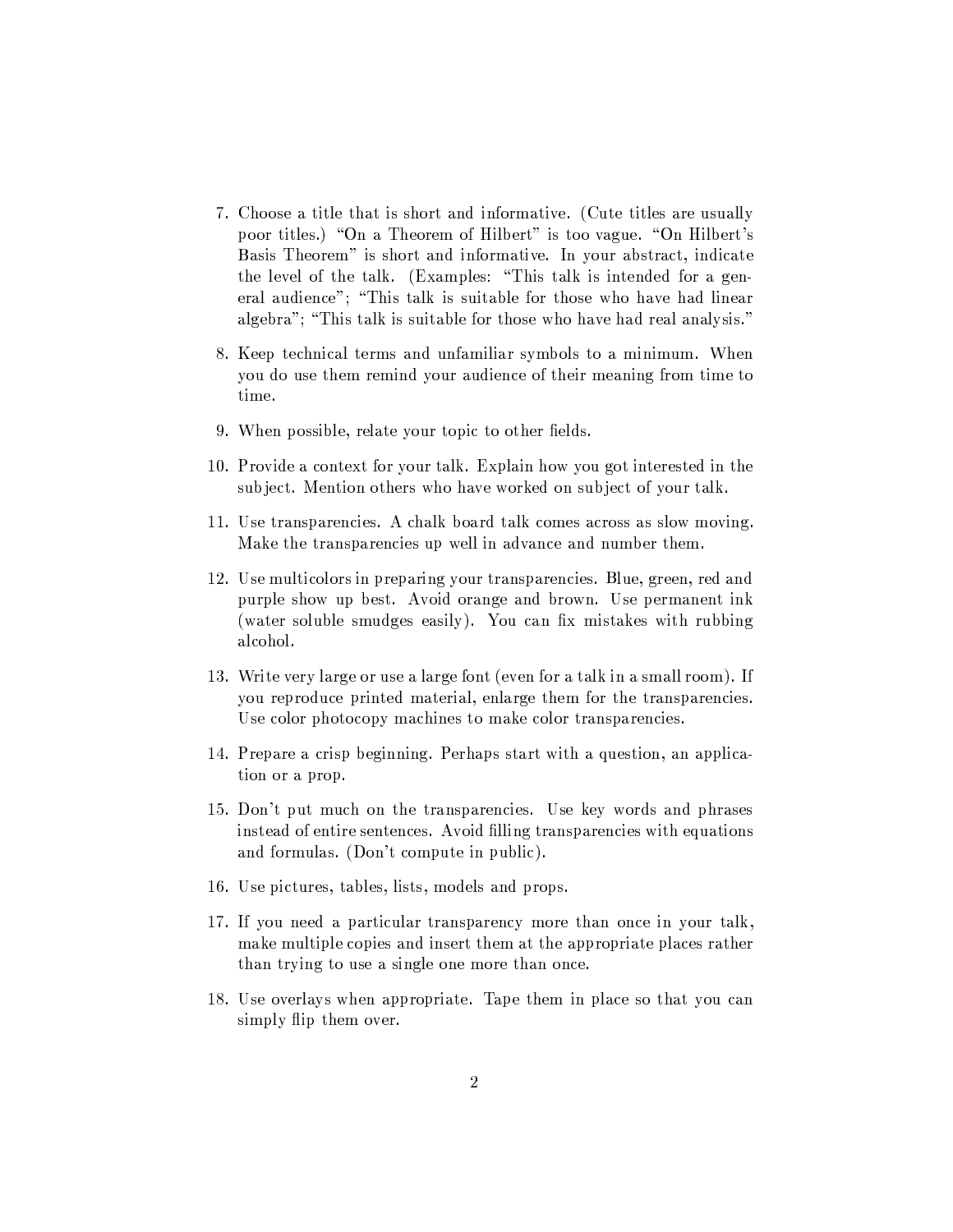- 19. Replace the thin tissue paper separators that come with transparencies with heavier paper.
- 20. Rehearse your talk but do not MEMORIZE it.
- 21. Practice with an overhead projector and time your talk.
- 22. Divide the latter portion of your talk into modules that you can unintrusively disregard if time becomes a problem. If you have to omit portions of your talk, don't tell your audience that you are doing so. (You will come across as not well prepared.)
- 23. Anticipate questions you may be asked and have a response to them prepared.
- 24. Conjectures and open problems add interest.
- 25. Use brief reminders to yourself (a word or two) on your transparencies to be sure you do not forget to mention certain items.
- 26. Have references or handouts prepared.
- 27. Prepare for an off campus talk by first giving it in your department or a class.
- 28. Plan to dress nicely. It gives the impression that this talk is an important event for you and that want to look your best.
- 29. In getting ready for a talk, use this article as a check list!

## $\overline{2}$ **Delivery**

1. Show up early to check out the room and the equipment. Request a large table on which you can place your transparencies. If possible, have the projector at chest level and the screen high over your head. Experiment with placement of the projector and the focus to obtain the best results. If more than one projector is available, use the brightest one. Keep the room lights on. If possible, remove barriers (such as a lectern, tables or chairs that won't be used) between you and the audience. Keep electrical cords away from where you may walk. Trying to use two projectors is often awkward and distracting. I recommend against it.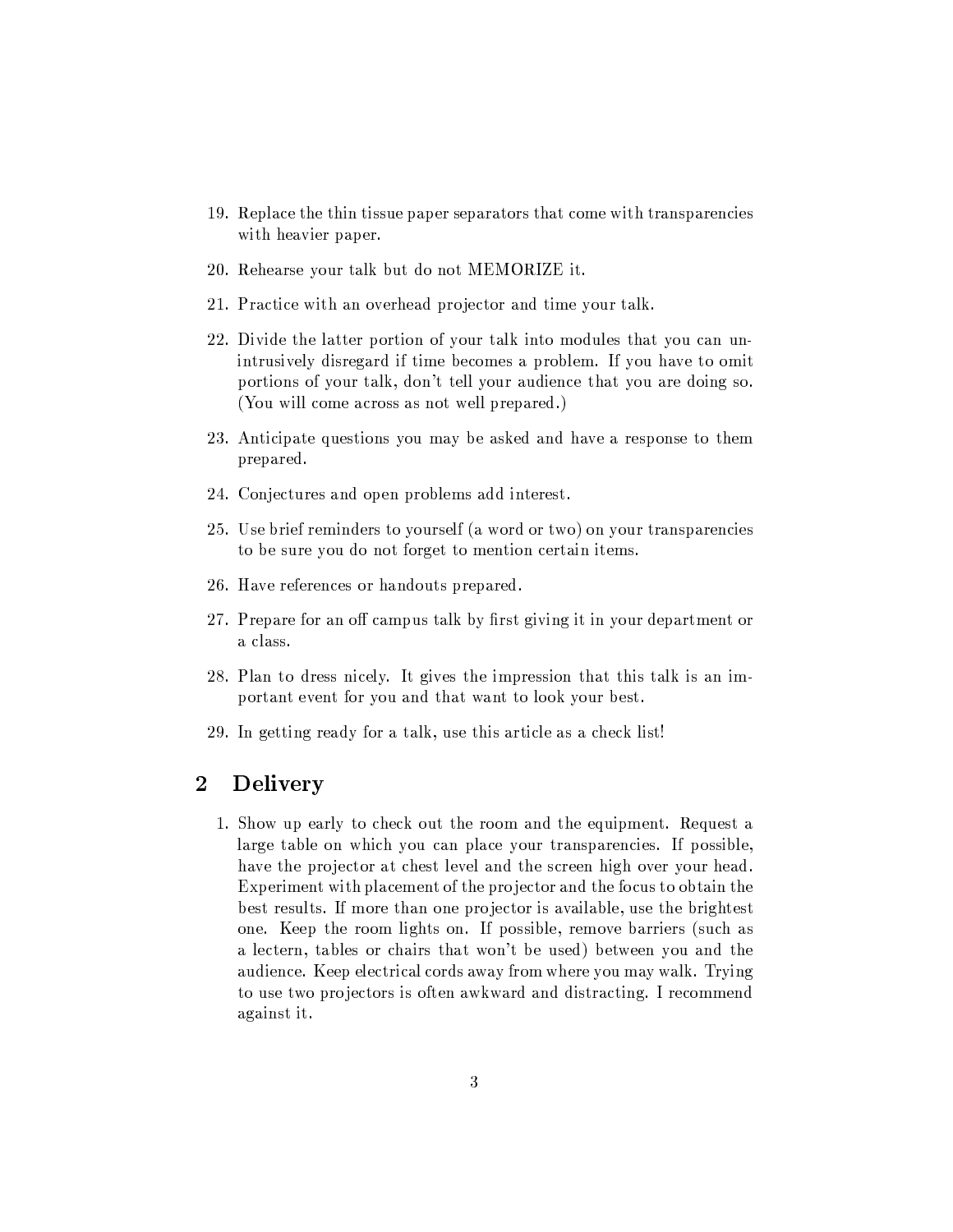- 2. Bring your own marking pens and blank transparencies. (It is surprising how often the pens provided by the host are dry.)
- 3. Erase chalk boards even if you don't plan to use them.
- 4. Let your audience know that you are happy for the opportunity to speak to them.
- 5. Don't distribute handouts at the beginning or during your talk. People will read them rather than listen to you. Mention at the outset the handouts will be available after the talk so that the listeners won't bother to take notes.
- 6. Don't read your transparencies to the audience. A glance should be all you need to see to speak about their content.
- 7. Be sure not to block the image. Glance at the screen often to check that the transparency is situationed properly.
- 8. Don't stand in one place. Move, move, move! Occasionally move toward the screen. Move off to the side often. Step closer to the audience on occasion. A talk seems slow moving when the speaker is stationary. If you have a transparency that will remain up for few minutes, you can walk in front of the table or from one side of the screen to the other.
- 9. Use a cover sheet so that you can reveal transparencies a portion at a time. Write each portion in a different color so that you can easily determine how much to reveal each time. Leave transparencies in place as long as possible.
- 10. Repeatedly remind the audience of unfamiliar definitions.
- 11. Personalize your presentation. Sprinkle anecdotes, humor, quotes, and personal items throughout your talk. Make clear what your contributions to the subject are. You can mention your failures as well as successes.
- 12. SMILE. Give the impression that you are enjoying talking about this subject and that you are excited to have an audience.
- 13. Show enthusiasm for the subject. If you don't, your audience won't be enthusiastic either. Put a lot of energy in your talk. Your energy will energize the audience. (Why do people enjoy rock concerts even